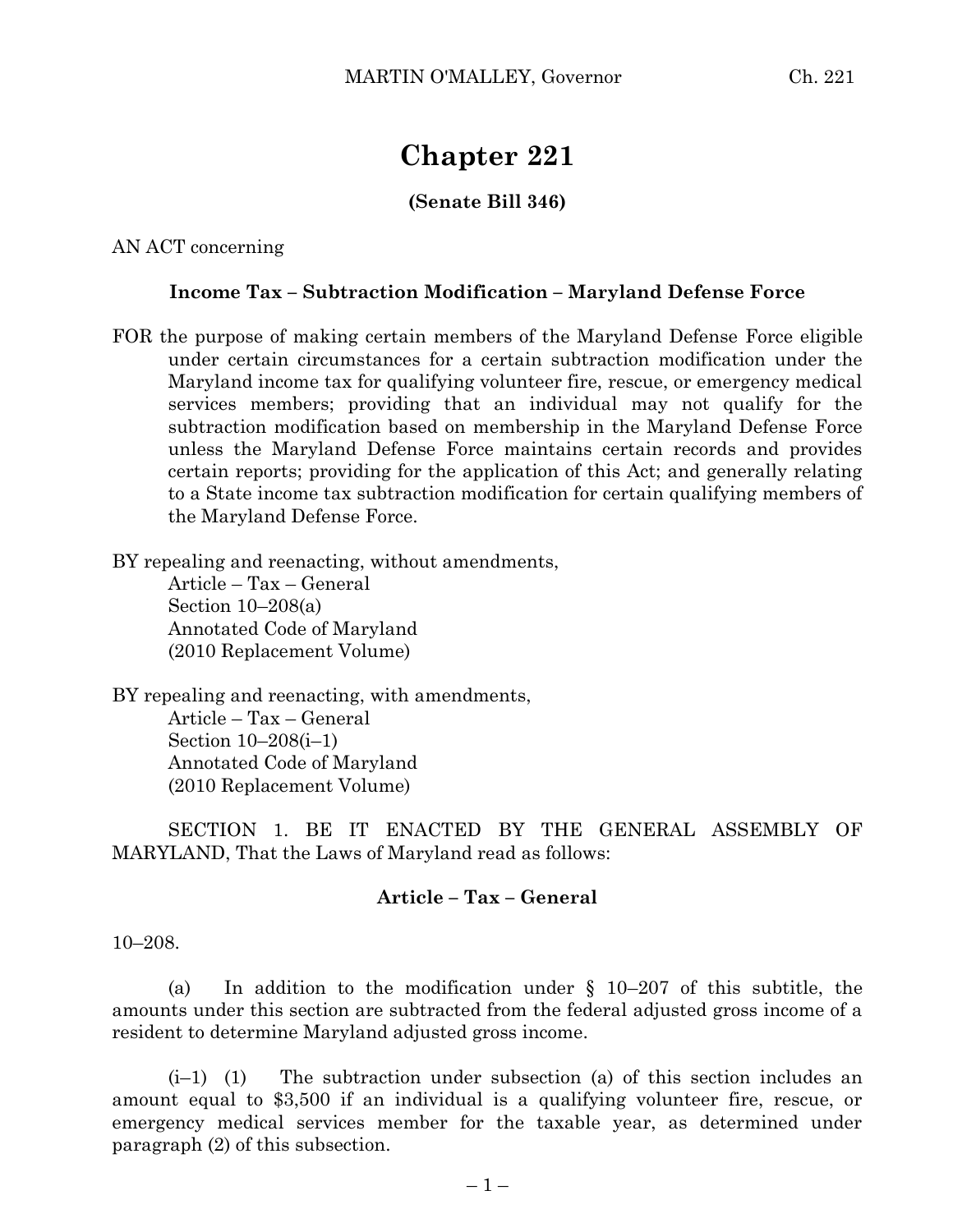(2) An individual is a qualifying volunteer fire, rescue, or emergency medical services member for the taxable year eligible for the subtraction modification under this subsection if the individual:

(i) is an active member of:

1. a bona fide Maryland fire, rescue, or emergency medical services organization;

2. an auxiliary organization of a bona fide Maryland fire, rescue, or emergency medical services organization; **[**or**]**

3. the United States Coast Guard Auxiliary**; OR**

### **4. THE MARYLAND DEFENSE FORCE**;

(ii) serves the organization in a volunteer capacity without compensation, except nominal expenses or meals;

(iii) 1. qualifies for active status during the taxable year

under:

A. a volunteer fire, rescue, or emergency medical services personnel or auxiliary length of service award program operated by a county or municipal corporation of the State, if the length of service award program requires for active status qualification a minimum of 50 points per year and that points be earned in at least two different categories; or

B. a point system established by a county or municipal corporation that does not operate a volunteer fire, rescue, or emergency medical services personnel or auxiliary length of service award program or by the United States Coast Guard Auxiliary **OR THE MARYLAND DEFENSE FORCE**, to identify active members of a volunteer fire, rescue, or emergency medical services organization or auxiliary organization, if the point system requires for active status qualification a minimum of 50 points per year and that points be earned in at least two different categories;

2. has maintained active status for at least 25 years under a volunteer fire, rescue, or emergency medical services personnel or auxiliary length of service award program or a point system established in lieu of a length of service award program;

3. is a member of the National Guard or other reserve component of the United States armed forces who has been ordered into active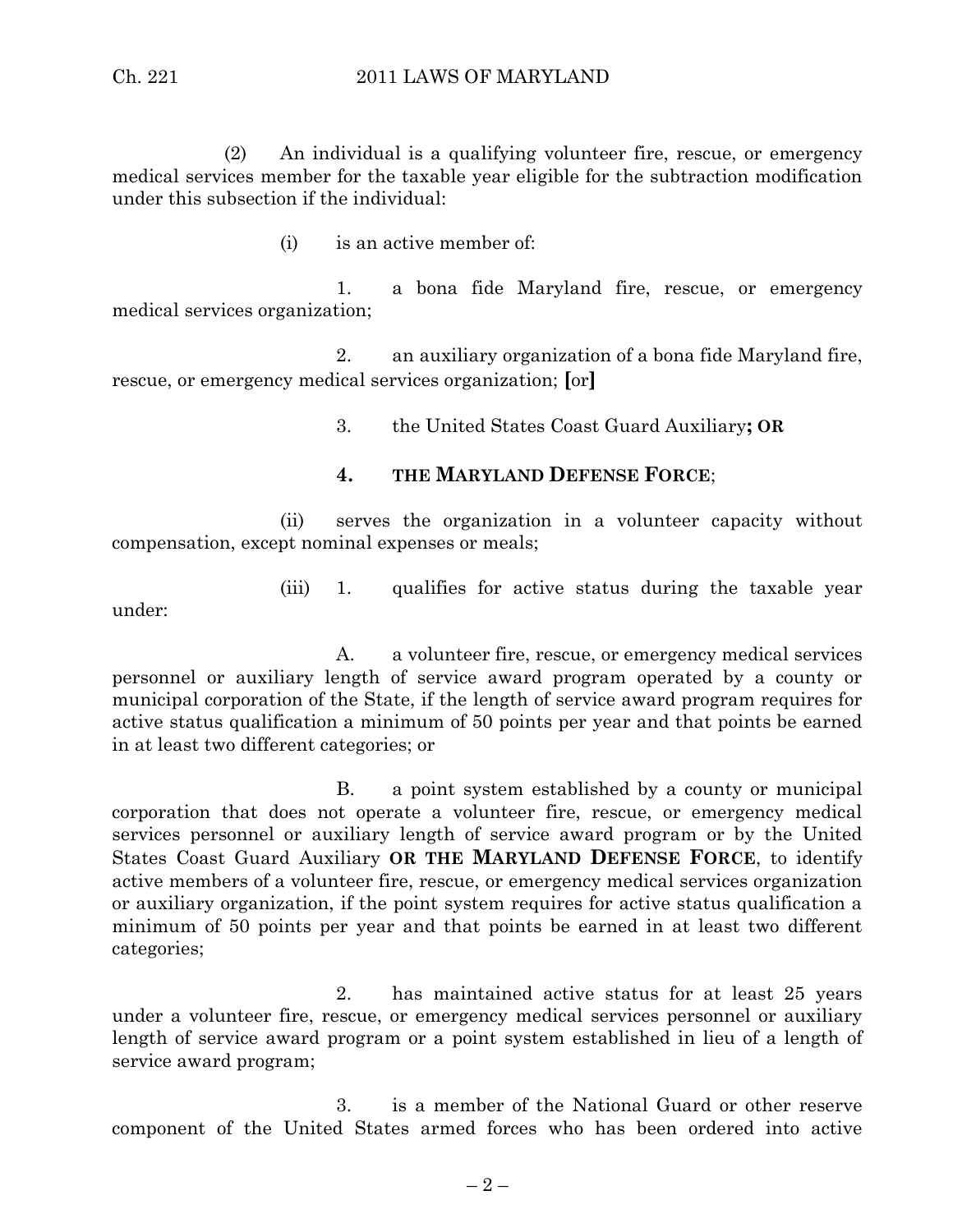military service and who serves on active duty in the armed forces of the United States during the taxable year; or

4. is a civilian or a member of the Merchant Marine on assignment in support of the armed forces of the United States during the taxable year in an area designated as a combat zone by executive order of the President; and

(iv) will have been an active member of a bona fide Maryland fire, rescue, or emergency medical services organization, an auxiliary organization of a bona fide Maryland fire, rescue, or emergency medical services organization, or the United States Coast Guard Auxiliary **OR THE MARYLAND DEFENSE FORCE** for at least 36 months during the last 10 calendar years by December 31 of the taxable year.

(3) (i) Each fire, rescue, or emergency medical services organization or auxiliary organization shall:

1. maintain a record of the points earned by each individual during each calendar year;

2. provide each member a report identifying the number of points earned in each category by February 15 of the following year; and

3. provide a report that includes the names, Social Security numbers, and points earned by those members qualifying for the subtraction modification under this subsection to the Maryland State Firemen's Association by May 1 of the following year.

(ii) An individual may not qualify for the subtraction under this subsection based on membership in the United States Coast Guard Auxiliary **OR THE MARYLAND DEFENSE FORCE** unless the United States Coast Guard Auxiliary **OR THE MARYLAND DEFENSE FORCE**:

1. maintains a record of the points earned by each individual during each calendar year;

2. provides each member a report identifying the number of points earned in each category by February 15 of the following year; and

3. provides a report that includes the names, Social Security numbers, and points earned by those members qualifying for the subtraction modification under this subsection to the Comptroller on or before October 1 of each year.

(4) To qualify for the subtraction modification under this subsection, an individual shall attach to the individual's income tax return a copy of the report provided by the organization under paragraph (3) of this subsection.